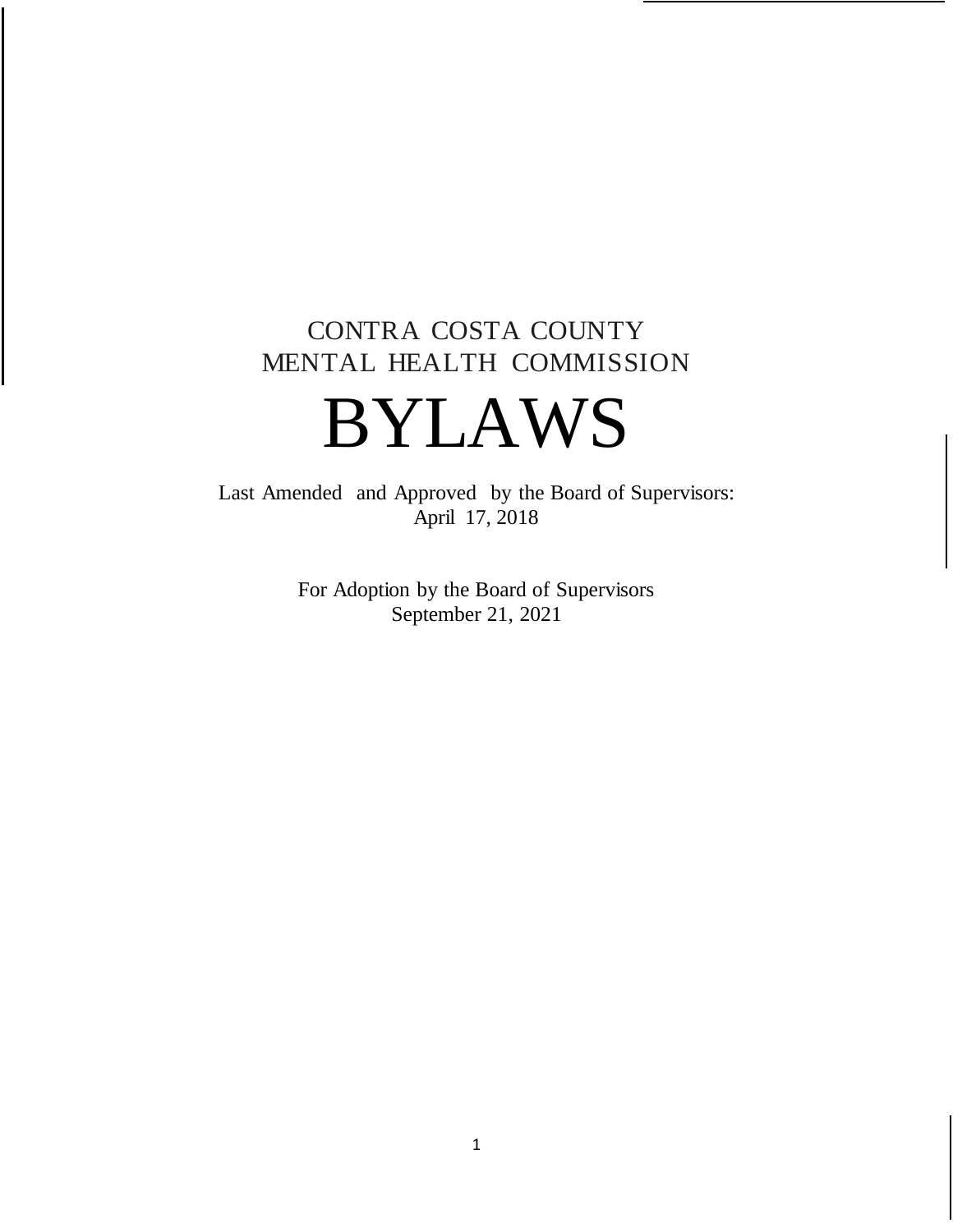# TABLE OF CONTENTS

| Article I    | Name of Organization<br>Section 1                                                                              | Name of Organization                                                                                                                                                                  | Page 1<br>Page 1                                                                          |
|--------------|----------------------------------------------------------------------------------------------------------------|---------------------------------------------------------------------------------------------------------------------------------------------------------------------------------------|-------------------------------------------------------------------------------------------|
| Article II   | Definitions<br>Section 1                                                                                       | Definitions                                                                                                                                                                           | Page 1<br>Page I                                                                          |
| Article III  | General Provisions<br>Section 1<br>Section 2                                                                   | Authority<br>Mandated Roles and Responsibilities                                                                                                                                      | Pages 1-2<br>Page 1<br>Pages 1-2                                                          |
| Article IV   | Membership<br>Section 1<br>Section 2<br>Section 3<br>Section 4                                                 | Membership<br>Attendance<br>Terms<br>Vacancies and Recruitment                                                                                                                        | Pages 2-4<br>Pages 2-3<br>Page 3<br>Pages 3-4<br>Page 4                                   |
| Article V    | Meetings<br>Section<br>Section 2<br>Section 3<br>Section 4<br>Section 5<br>Section 6<br>Section 7<br>Section 8 | <b>Regular Meetings</b><br>Order of Business<br>Quorum<br>Closed Session<br>Special Meetings<br>Open Meetings<br>Decisions and Actions of the Commission<br>Addressing the Commission | Pages 4-5<br>Page 4<br>Page 4<br>Page 4<br>Page 5<br>Page 5<br>Page 5<br>Page 5<br>Page 5 |
| Article VI   | Section 1<br>Section 2<br>Section 3<br>Section 4                                                               | Nomination, Election and Removal of Officers<br>Nomination of Officers and Executive<br><b>Committee Members</b><br>Election<br>Terms of Office<br>Removal of Officer                 | Pages 5-6<br>Page 5<br>Pages 5-6<br>Page 6<br>Page 6                                      |
| Article VII  | Duties of Officers<br>Section I<br>Section 2<br>Section 3                                                      | Duties of the Chairperson<br>Duties of the Vice Chairperson<br>Temporary Chairperson                                                                                                  | Pages 6-7<br>Page 6<br>Page 6<br>Page 7                                                   |
| Article VIII | Committees<br>Section 1<br>Section 2<br>Section 3<br>Section 4<br>Section 5<br>Section 6                       | <b>Creation of Committees</b><br><b>Standing Committees</b><br><b>Executive Committee</b><br>Task Forces<br>Ad Hoc Committees<br><b>Commission Representative</b>                     | Page 7-9<br>Page 7<br>Pages 7-8<br>Page 8<br>Pages 8-9<br>Page 9<br>Page 10               |
| Article IX   | Section 1<br>Section 2<br>Section 3                                                                            | Commission/Mental Health Division Relationship<br><b>Staff Support</b><br><b>Staff Attendance at Meetings</b><br>Actions                                                              | Page 10<br>Page 10<br>Page 10<br>Page 10                                                  |
| Article X    | <b>Bylaws</b> Amendments<br>Section 1                                                                          | Amendments                                                                                                                                                                            | Page 10<br>Page 10                                                                        |

the company of the company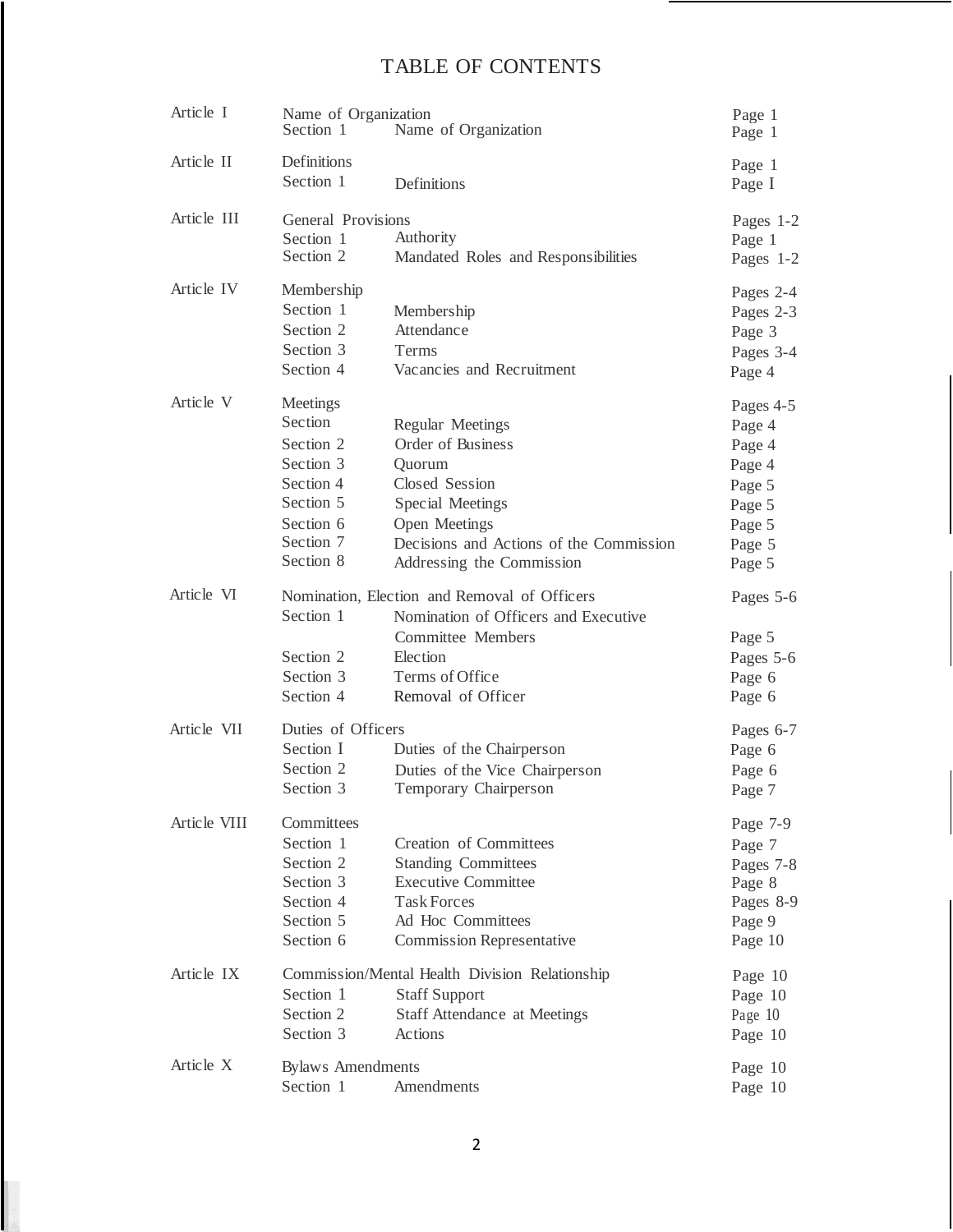CONTRA COSTA COUNTY MENTAL HEALTH COMMISSION AMENDED BYLAWS APPROVED BY BOS SEPTEMBER 21, 2021

# **ARTICLE I NAME OF ORGANIZATION**

# **SECTION 1. NAME OF ORGANIZATION**

1.1Name

The name of the organization shall be the "Contra Costa County Mental Health Commission."

# **ARTICLE II DEFINITIONS**

# **SECTION 1. DEFINITIONS**

- 1.1 The following definitions shall apply to the Contra Costa County Mental Health Commission Bylaws:
	- a) Better Government Ordinance means the Contra Costa County Ordinance regarding open meetings and public records, commencing with the Contra Costa County Code §25-2.202
	- b) Board means the Contra Costa County Board of Supervisors
	- c) Brown Act means the Ralph M. Brown Act of 1974, commencing with section 54950 of the California Government Code
	- d) Commission means the Contra Costa County Mental Health Commission
	- e) Commissioner means a member of the Commission
	- f) Consumer means a person who is receiving or has received mental health services
	- g) Consumer Representative means a Consumer who is a member of the Commission
	- h) County means Contra Costa County
	- i) Family Member means a parent, spouse, registered domestic partner, sibling, or adult child of a consumer
	- j) Mental Health Director means the person serving as the director of the Contra Costa County Mental Health Department
	- k) Mental Health Department means the Contra Costa County Mental Health Department
	- 1) Supervisor means a member of the Contra Costa County Board of Supervisors

#### **ARTICLE III GENERAL PROVISIONS**

# **SECTION 1. AUTHORITY**

1.1 Establishment

The Contra Costa County Mental Health Commission ("Commission" hereinafter) was established by order of the Contra Costa County Board of Supervisors on June 22, 1993, pursuant to the Bronzan McCorquodale Act, Stats. 1992, c. 1374 (AB. 14) to serve in an advisory capacity to the Board of Supervisors.

# **SECTION 2. MANDATED ROLES AND RESPONSIBILITIES**

#### 2. 1 Mandates

- a) Pursuant to Welfare and Institutions Code Section 5604.2 (a) and (b), as it may be amended from time to time, the Commission shall do all of the following:
	- 1) Review and evaluate the County's mental health needs, services, facilities, and special problems.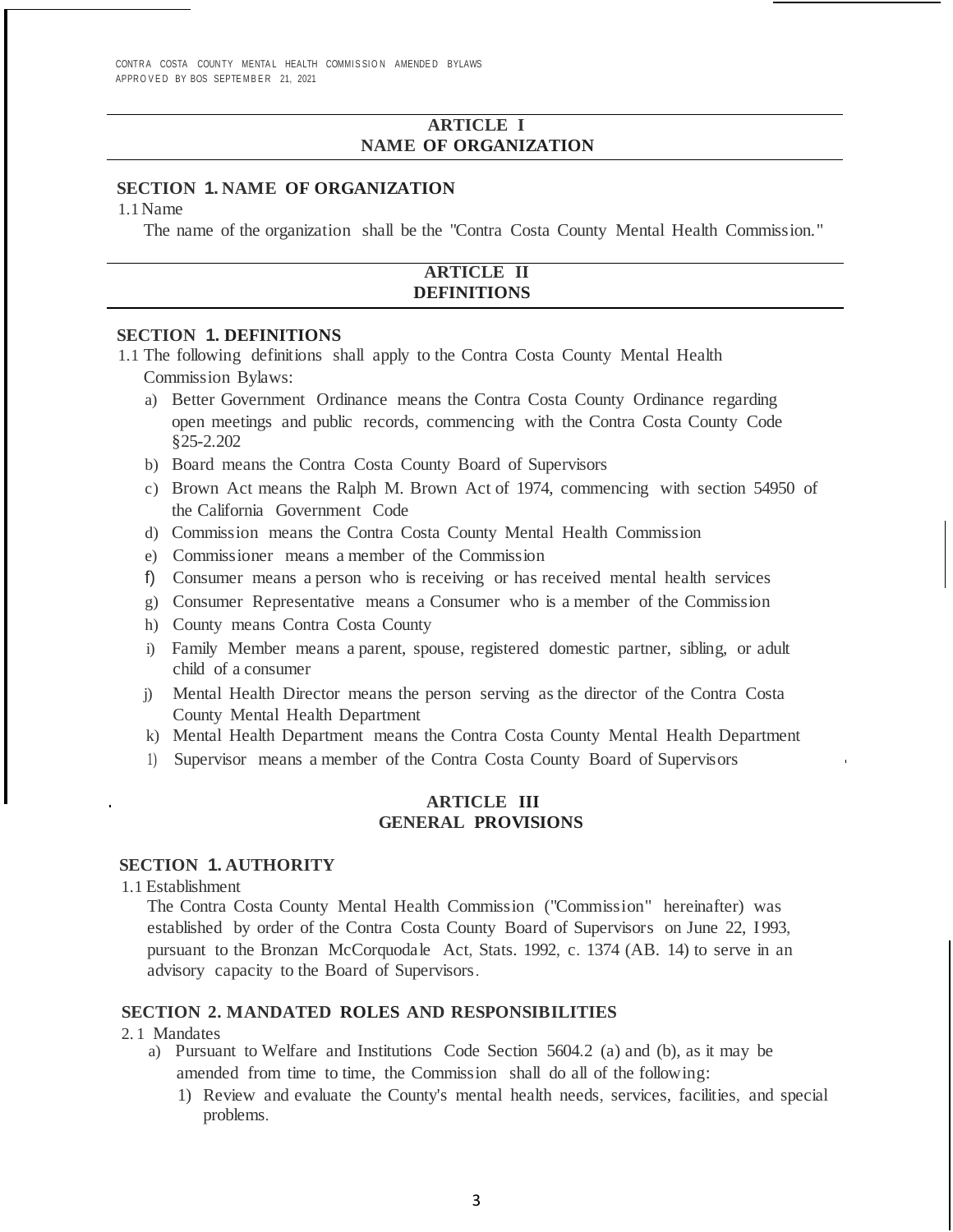- 2) Review any County agreements entered into pursuant to Section 5650 of the Welfare & Institutions Code.
- 3) Advise the Board of Supervisors and the Mental Health Director as to any aspect of the County 's mental health program.
- 4) Review and approve the procedures used to ensure citizen and professional involvement at all stages of the planning process.
- 5) Submit an annual report to the Board of Supervisors on the needs and performance of the county's mental health system.
- 6) Review and make recommendations on applicants for the appointment of a Mental Health Director. The Commission shall be included in the selection process prior to the vote of the Board of Supervisors.
- 7) Review and comment on the County's performance outcome data and communicate its findings to the California Mental Health Planning Council.
- 8) Assess the impact of the realignment of services from the state to the county, on services delivered to clients in this County.
- 9) Perform those additional duties as may be directed by the Board of Supervisors.
- b) Pursuant to Section 5848 (b) and (c) of the Welfare & Institutions Code:
	- 1) The Commission shall conduct a public hearing on the draft three-year program and expenditure plan, and annual updates at the close of the required 30-day comment period and review the adopted plan or update and make recommendations to the County Mental Health Director for revisions.

# **ARTICLE IV MEMBERSHIP**

# **SECTION 1. MEMBERSHIP**

**1.1** Composition

- a) The Commission shall consist of fifteen (15) members appointed by the Board of Supervisors, plus one member of the Board of Supervisors and an alternate assigned to be a representative to the Commission. Each member of the Board of Supervisors shall have three (3) members representing his or her district. The specific seat to be assigned to each nominee will be determined by the member of the Board of Supervisors making the nomination.
- b) The following rules shall apply to membership on the Commission:
	- 1) One (1) member of the Board of Supervisors shall be a member of the Commission. The Board of Supervisors shall also appoint one (1) Supervisor to serve as an alternate member.
	- 2) Fifty percent (50%) of the Commission membership p shall be consumers or the parents, spouses, siblings, or adult children of consumers, who are receiving or have received mental health services. At least twenty-percent of the Commission membership shall be Consumers and at least twenty-percent shall be Family Members. If at least twenty percent of the total Commission membership is not comprised of Consumers and/or if at least twenty-percent of the total Commission membership is not comprised of Family Members, a Commissioner for the underrepresented category may be selected from any Supervisorial district, if there are no applicants from the impacted district. If it is not possible to secure membership as specified from among persons residing in the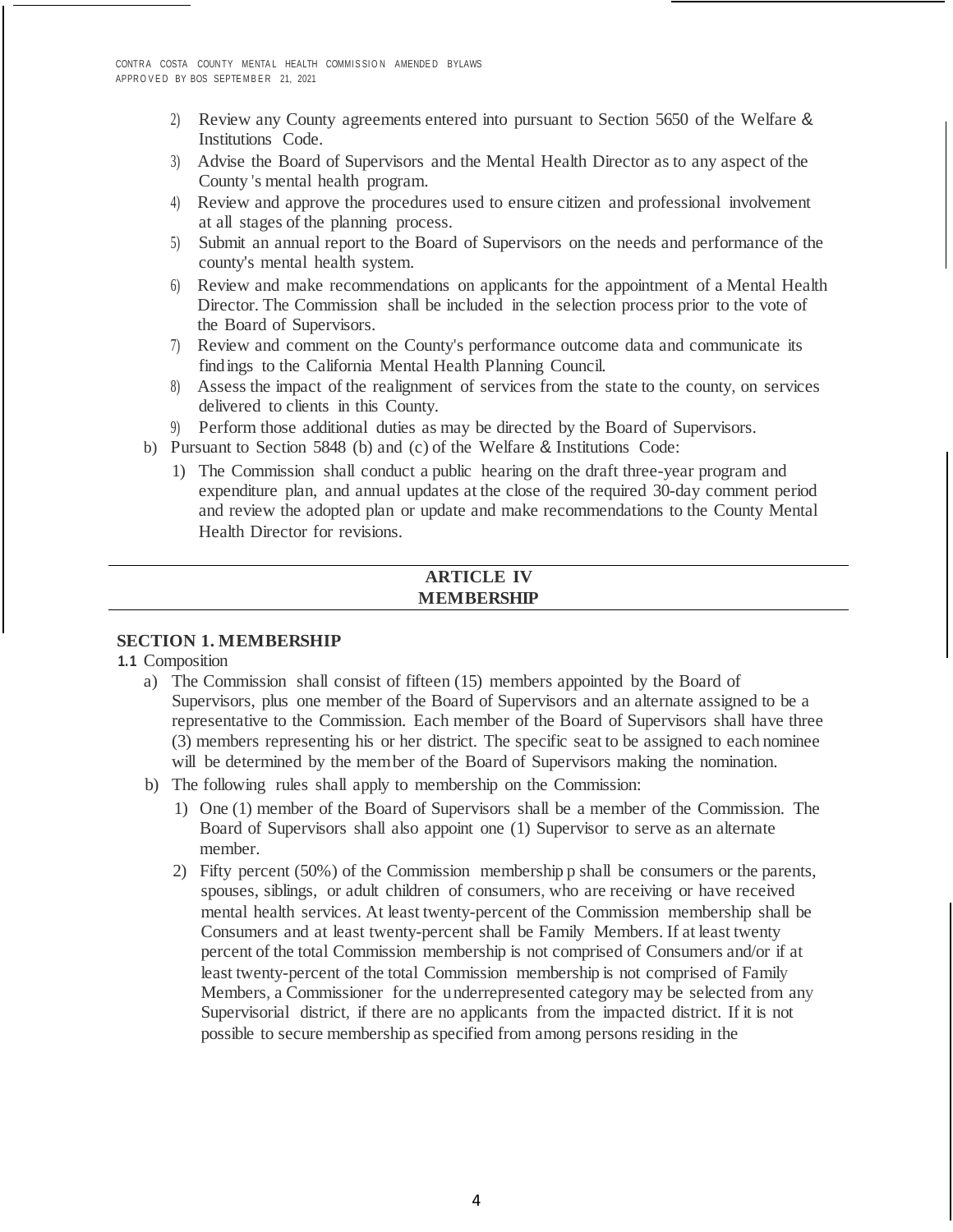County, the Board may substitute representatives of the public interest in mental health who are not employees of County Mental Health, Department of Health Care Services or on staff or a paid member of a governing body of a mental health contract agency.

- c) On this Mental Health Commission, membership shall consist of:
	- 1) One (1) member of the Board of Supervisors
	- 2) Five (5) members shall be Consumer Representatives individuals who are receiving or have received mental health services, preferably in Contra Costa County.
	- 3) Five (5) members shall be Family Members parents, spouses, registered domestic partners, siblings or adult children of consumers who are receiving or have received mental health services,preferably in Contra Costa County.
	- 4) Five (5) members shall be Members-at-Large individuals who have experience and knowledge of the mental health system, preferably in Contra Costa County.
- 1 .2 Demographic and Ethnic Representation
	- a) The Commission membership should reflect the ethnic diversity of the client population in the County.
	- b) The composition of the Commission shall represent the demographics of the County as a whole, to the extent feasible.

### 1 .3 Membership Restrictions

- a) No member of the Commission or his or her spouse shall be:
	- 1) A full-time or part-time employee of any Contra Costa County department that is directly involved in the provision of mental health services; or
	- 2) An employee of the State Department of Health Care Services; or
	- 3) An employee of, or a paid member of, the governing body of a mental health contract agency.
- b) Commission members must be eighteen (18) years of age or older and, except as otherwise provided in these Bylaws, must reside in Contra Costa County.
- c) Members of the Commission shall abstain from discussing or voting on any issue in which the member has a financial interest as defined in Section 87103 of the Government Code.

# **SECTION 2. ATTENDANCE**

- 2.1 Attendance requirements
	- a) Regular attendance at Commission meetings is mandatory for all Commission members.
		- 1) A member who has four (4) unexcused absences from regularly scheduled full Commission meetings in any consecutive twelve-month period, as opposed to calendar year, shall be deemed to have resigned from the Commission. In such event, the former Commission member's status will be noted at the next scheduled Commission and shall be recorded in the Commission's minutes. The Chairperson shall, without further direction from the Commission, apprise the Board of Supervisors of the member's resignation and request the appointment of a replacement.
		- 2) A Commissioner's absence from a regularly scheduled Commission meeting may be excused in the case of an unforeseen, extraordinary circumstance, including but not limited to major illness, natural disaster, or civil unrest. Commissioners shall obtain consent from the Chair at least one day prior to the meeting, for any planned absences. Excused absences will be recorded in the meeting minutes as an "excused absence".
	- b) Each Commissioner will ensure that when s/he attends Commission-sponsored meetings (excluding Commission and Commission Committee meetings) or activities representing her/himself as a Commissioner, s/he expresses only those views approved by the Commission.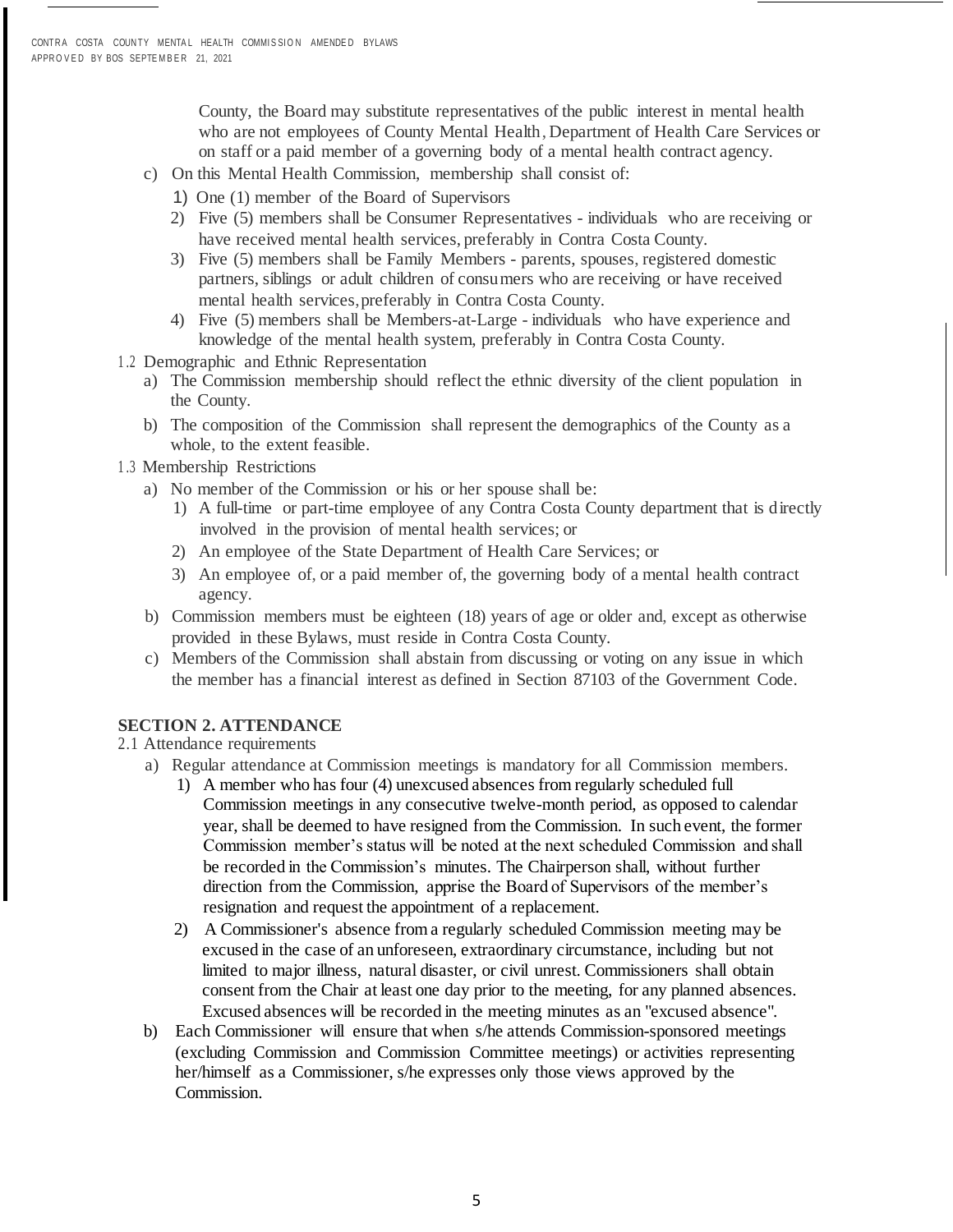- c) Regular attendance of one standing Commission Committee, with the exception of Executive Committee, is mandatory for all Commission members.
	- 1) A member who has four (4) unexcused absences from regularly scheduled Commission Committee meetings in any consecutive twelve-month period shall be deemed to have resigned from the Committee. In such event the former Committee member's status will be noted at the next scheduled Committee meeting and shall be recorded in the Committee's minutes. The resigned member shall choose a different Committee on which to serve.

# **SECTION 3. TERMS**

3.1 Duration

The term of each member of the Commission shall be three (3) years in duration. Terms shall be staggered so that approximately one-third (1/3) of the appointments end each year. All terms end on June 30 in the appropriate year. The Supervisor appointed to the Commission serves until replaced by the County Board of Supervisors.

# **SECTION 4. VACANCIES AND RECRUITMENT**

4.1 Role of the Commission

The role of the Commission in recruitment of new commissioners is at the discretion of and to the extent requested by the Board of Supervisors.

4.2 Applications

The Commission is encouraged to help identify and recruit qualified applicants to apply for any vacancies on the Commission.

- 4.3 Commission Identification and Recruitment of Applicants
	- a) Pursuant to Article IV, section 1.2,the Commission shall, to the extent feasible, identify and encourage applicants who will assist the County in maintaining a Commission that represents and reflects the diversity and demographics of the County as a whole, as provided in the Welfare & Institutions Code.
	- b) To the extent possible, the Commission shall identify and encourage applicants who have experience and knowledge of the mental health system, preferably in the County.
- 4.4 In order for applicants being considered for the Mental Health Commission to have a better understanding of their potential role, responsibilities, and restrictions as a Commissioner, applicants are encouraged to attend at least one Commission meeting, and also encouraged to meet with the Commission Chair, Commission Vice Chair or other commissioners prior to their appointment.
- 4.5 The Chair and Executive Committee of the Mental Health Commission shall coordinate appropriate training and orientation of all newly appointed commissioners.

| <b>RTICLE V</b><br>AN.U |  |
|-------------------------|--|
| <b>MEETINGS</b>         |  |

# **SECTION 1. REGULAR MEETINGS**

- 1 .1 Regular Meetings Meetings of the Mental Health Commission shall be held monthly.
- 1 .2 Schedule of Meetings

The meeting schedule for the following year shall be set in the month of December. If no meeting will be convened during the month of December, the meeting schedule shall be set at the last regular meeting ofthe calendar year. Meeting schedules shall be available online.

1 .3 Minimum Number

A minimum of eleven (11) meetings shall be held per year.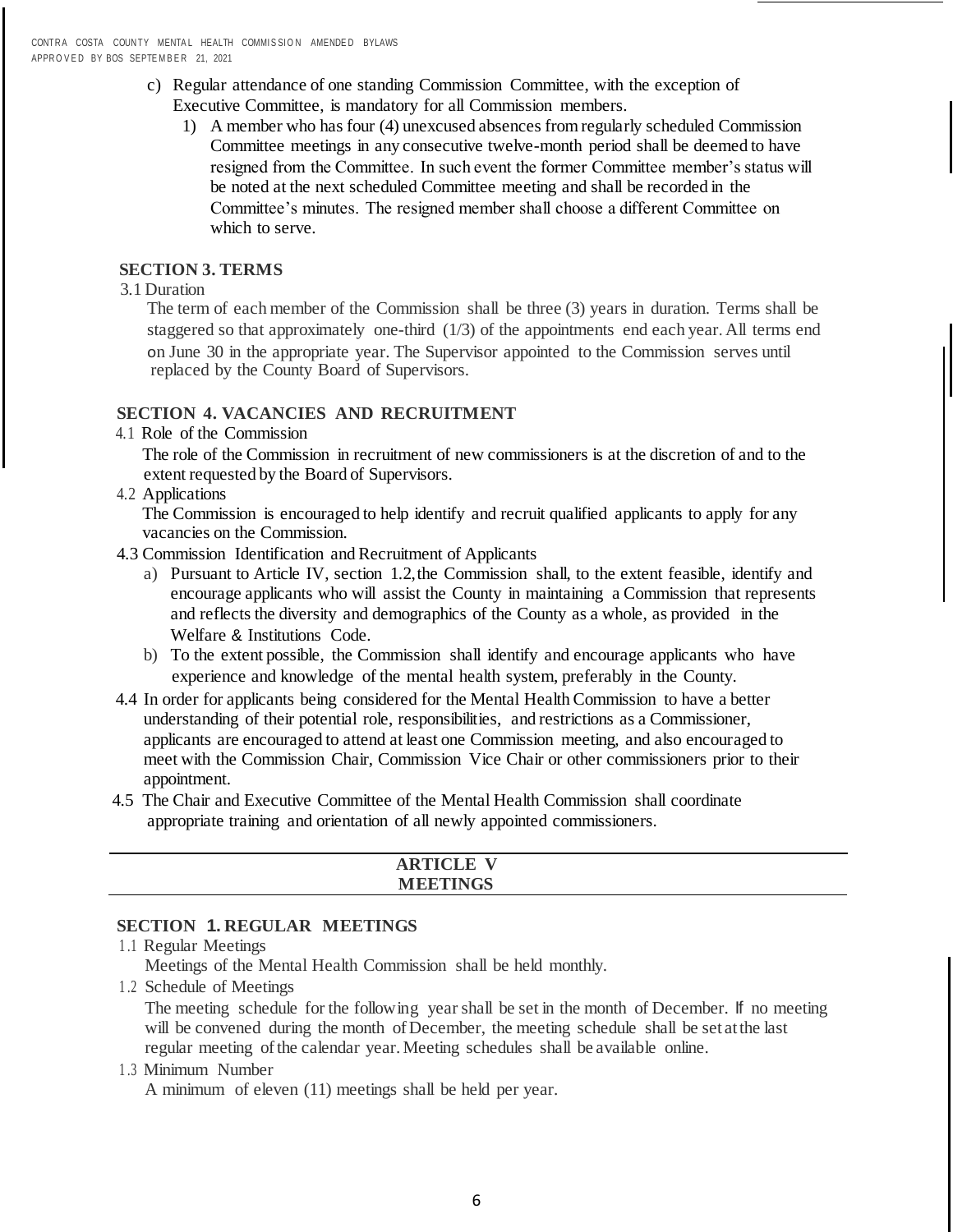CONTRA COSTA COUNTY MENTAL HEALTH COMMISSION AMENDED BYLAWS APPROVED BY BOS SEPTEMBER 21 2021

#### 1 .4 Holidays

If the regular meeting date falls on a holiday, a new meeting date shall be selected.

# **SECTION 2. ORDER OF BUSINESS**

2.1 Agendas

Agendas shall be prepared for regular Commission and Executive Committee meetings at the direction of the Commission Chairperson. When feasible, agendas shall be e-mailed and mailed seven (7) days prior to the meeting, but at a minimum 96 hours prior to the meeting. Agendas shall be posted, e-mailed and mailed and made available to the public in accordance with the Brown Act and the County's Better Government Ordinance.

### **SECTION 3.QUORUM**

A quorum is one person more than one-half of the appointed members. The Commission must have a quorum present in order to hold a meeting.

#### **SECTION 4. CLOSED SESSION**

The Commission may not conduct closed sessions.

# **SECTION 5. SPECIAL MEETINGS**

Special meetings of the Commission may be called at any time by the Chair or by a majority of the members of the Commission in accordance with the Brown Act and the County's Better Government Ordinance.

# **SECTION 6. OPEN MEETINGS**

All meetings of the Commission, including all meetings of its Executive Committee, standing committees, task forces and ad hoc committees shall comply with the Brown Act and the County's Better Government Ordinance.

### **SECTION 7. DECISIONS AND ACTIONS OF THE COMMISSION**

Unless otherwise stated, all matters coming before the Commission for action shall be determined by a majority of the Commissioners appointed.

# **SECTION 8. ADDRESSING THE COMMISSION**

Public Comment shall be allowed on any items of interest to the public that are within the subject matter jurisdiction of the Commission, both agendized and non-agendized items, in accordance with the Brown Act and the County's Better Government Ordinance.The Chairperson may limit the amount of time a person may use in addressing the Commission on any subject, provided the same amount of time is allotted to every person wishing to address the Commission.

# **ARTICLE VI NOMINATION, ELECTION AND REMOVAL OF OFFICERS**

# **SECTION 1. NOMINATION OF OFFICERS AND EXECUTIVE COMMITTEE MEMBERS**

1.1 Ad Hoc Nominating Committee An Ad Hoc Nominating Committee shall be appointed in the month of August. During the September meeting, the Ad Hoc Nominating Committee shall announce the solicitation of nominations from the Commission members and obtain the nominee 's consent to serve. At the October meeting, a slate of nominees will be announced.

1.2 Nominations

In the event of a vacancy in the office of Chairperson, Vice Chairperson or an Executive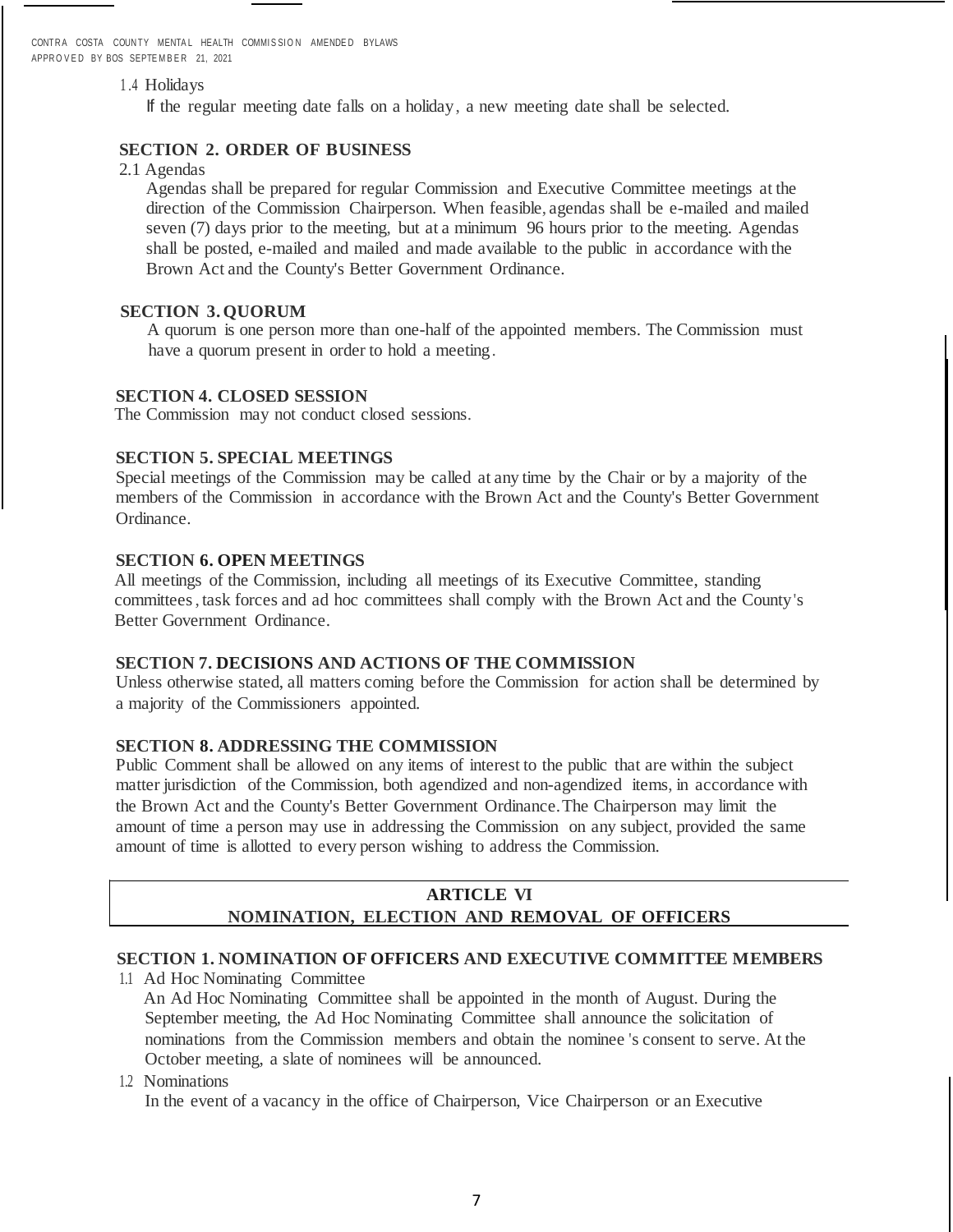CONTRA COSTA COUNTY MENTAL HEALTH COMMISSION AMENDED BYLAWS APPROVED BY BOS SEPTEMBER 21 2021

> Committee member during the term of office, nominations will be taken, nominees ' consent to serve will be obtained, and nominees will be announced at the next regularly scheduled Commission meeting.

# **SECTION 2. ELECTION**

2.1 Timing of

The Commission shall elect aChairperson, Vice Chairperson and members ofthe Executive Committee atthe November or next regular meeting of the Commission following the announcement of nominations as setforth in Section I.

2.2 Assumption of Office

The newly-elected Chairperson, Vice Chairperson and Executive Committee shall assume office January 1 and serve through December 31 of that year. In the case of a mid-term appointment, the elected Chairperson, Vice Chairperson or members of the Executive Committee will complete the remainder of the normal term.

2.3 Conduct of Election

The election will be conducted publicly through the use of signed ballots. Ballots will be announced and counted publicly by the Ad Hoc Nominating Committee. The election of each officer will carry with a majority vote of the Commission. In the case of a tie vote, the Commission may re-cast ballots until the tie is broken. If, in the opinion of the Chairperson, the tie will not be broken within a reasonable number of attempts, the election may be deferred until the next scheduled Commission meeting and the currentseated officer will remain in office until a new officer is elected.

# **SECTION 3. TERMS OF OFFICE**

The Officers of the Commission, the Chairperson and Vice Chairperson, shall serve no more than three (3) consecutive terms of one year each in the same position. This will not preclude an individual from serving as Chairperson or Vice Chairperson after one (1) year of having not served.

# **SECTION 4. REMOVAL OF OFFICER**

#### 4.1 Grounds for Removal

The Commission, by a majority of the Commissioners appointed, may remove the Chairperson and/or Vice Chairperson from office and relieve him/her of his/her duties

4.2 Nominations After Removal

In the event of removal of the Chairperson and/or Vice Chairperson, the Ad Hoc Nominating Committee shall meet and present nominations for the vacant position(s) at the next regularly scheduled Commission meeting.

# **ARTICLE VII DUTIES OF OFFICERS**

#### **SECTION 1.DUTIES OF THE CHAIRPERSON**

#### 1.1 Meetings

- a) The Chairperson shall preside at all meetings of the Commission and perform duties consistent with these Bylaws and the Welfare and Institutions Code
- b) The Chairperson shall conduct meetings, maintain order and decorum, and decide questions of procedure in accordance with these Bylaws and in consultation with County staff via the Executive Assistant to the Commission.
- c) The Chairperson shall conduct all meetings in the manner required by the Brown Act and the County's Better Government Ordinance.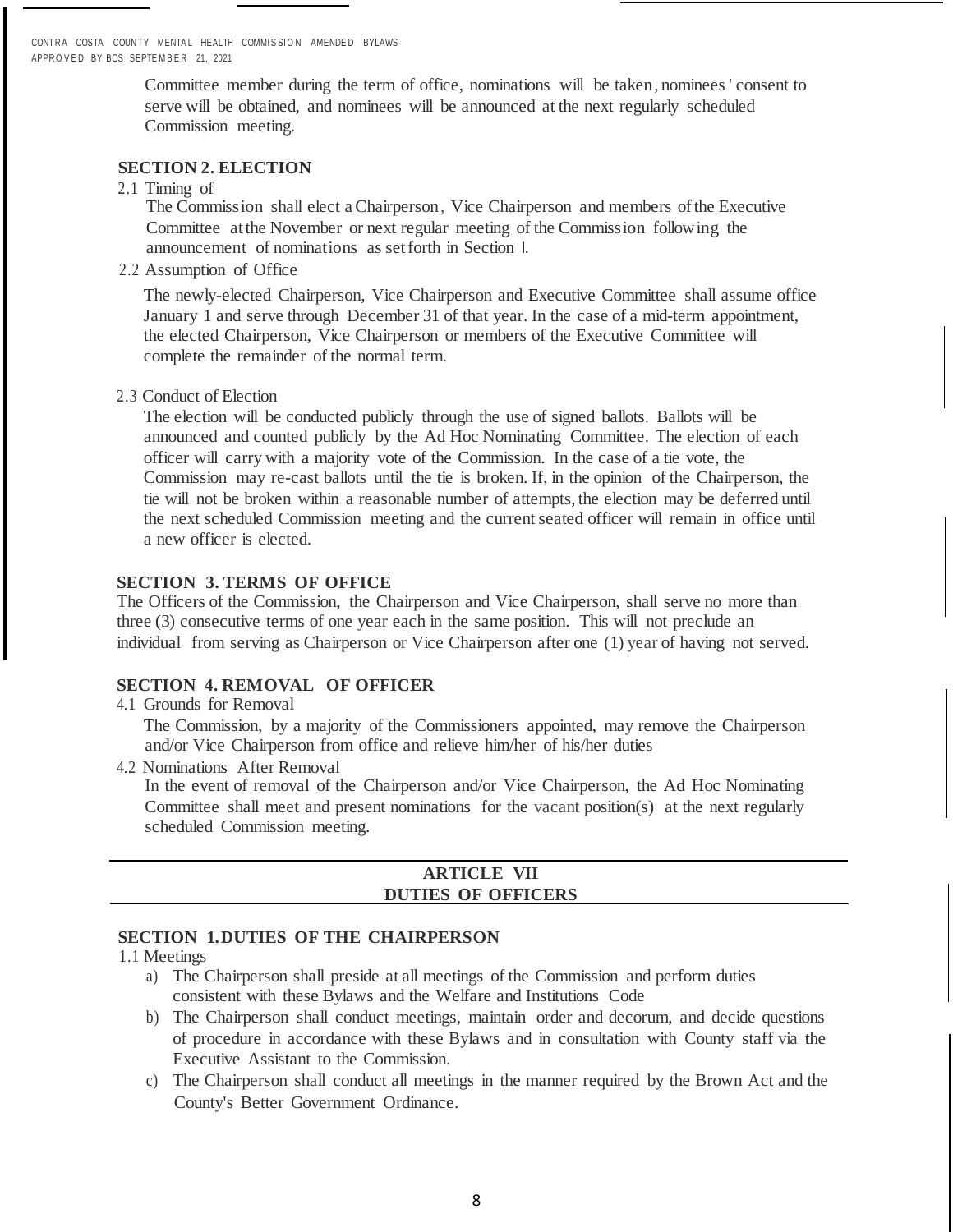CONTRA COSTA COUNTY MENTAL HEALTH COMMISSION AMENDED BYLAWS APPROVED BY BOS SEPTEMBER 21, 2021

#### 1.3 Other Duties

The Chairperson shall be in consultation with the Mental Health Director.

### **SECTION 2. DUTIES OF THE VICE CHAIRPERSON**

In the event of the Chairperson's absence from a Commission meeting or inability to act, the Vice Chairperson shall preside and perform all duties of the Chairperson. In the case of removal of the Chairperson, the Vice Chairperson shall perform all duties of the Chairperson until new elections can be held.

# **SECTION 3. TEMPORARY CHAIRPERSON**

In the event both the Chairperson and Vice Chairperson are absent from a Commission meeting or are unable to act, the members shall, by order fully entered into their records, elect one of their members to act as Chairperson *Pro Tern*. The Chairperson *Pro Tern* shall perform the duties of the Chairperson until such time as the Chairperson or Vice Chairperson resumes his or her duties.

# **ARTICLE VIII COMMITTEES**

#### **SECTION 1. CREATION OF COMMITTEES**

Pursuant to the rules set forth herein, the Commission may create committees which can be standing committees, task forces or ad hoc committees as needed.

# **SECTION 2. STANDING COMMITTEES**

2.1 Mission Statement

Each standing committee shall develop a Mission Statement. The Mission Statement is subject to approval by the Commission and shall be submitted to the Commission for approval no later than 60 days after establishment of the committee.

2.2 Composition

Each standing committee shall consist of a minimum of three (3) and a maximum of five (5) members of the Commission.

- 2.3 Appointment and Terms
	- a) The Commission may appoint Commission members to standing committees.
	- b) The terms of the Committee Chairpersons and Vice Chairpersons shall be one (1) year.
	- c) There are no limits on the number of terms an individual may serve as Committee Chairperson or Vice Chairperson.
- 2.4 Meetings/Actions
	- a) All matters coming before a standing committee shall be determined by a majority of the Commissioners on the committee.
	- b) All standing committee meetings shall be conducted in accordance with the Brown Act and the County Better Government Ordinance.
	- c) All actions approved by a standing committee will be referred to the Commission for final approval.
- 2.5 Chairpersons, Vice Chairpersons
	- a) Selection
		- l) Each standing committee shall have a Chairperson and may have a Vice Chairperson who are selected by the Committee.
		- 2) In the event of a vacancy in the position of Chairperson or Vice Chairperson of a standing committee, the Commission Chairperson may serve as temporary Chairperson of the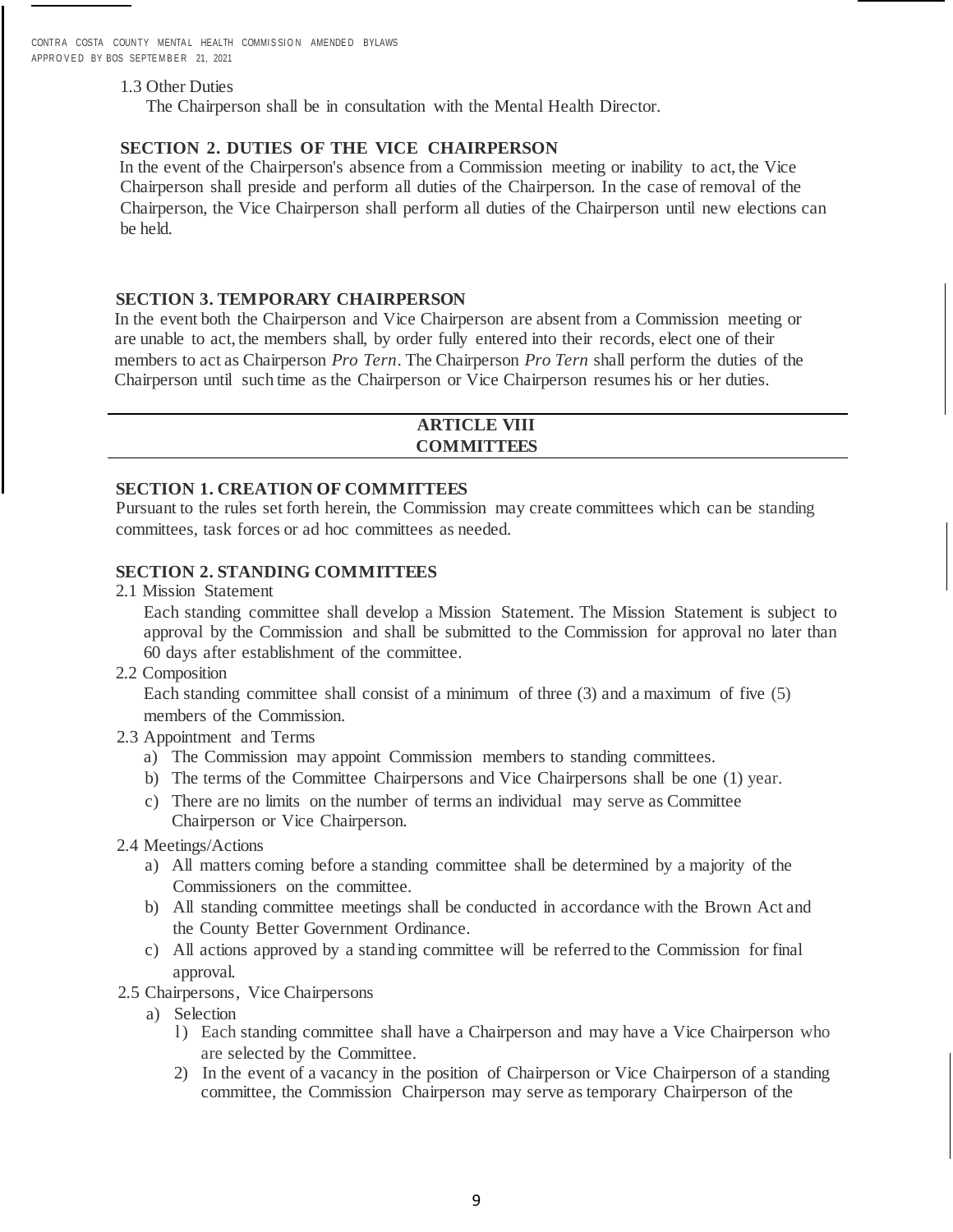standing committee for up to sixty (60) days while the Committee selects a new Chairperson or Vice Chairperson.

- b) Duties
	- 1) The Chairperson shall preside at all meetings of the standing committee and perform his or her duties consistent with the procedures outlined herein. The Chairperson shall work in consultation with the Commission Chairperson.
	- 2) The Chairperson shall direct the preparation and distribution of agendas for their respective standing committee meetings as required by the Brown Act and the County's Better Government Ordinance.
	- 3) The Chairperson shall provide monthly reports to the Commission regarding the activities of the standing committee and is encouraged to provide an outline of the monthly report to the Executive Assistant to the Commission for use in preparation of the Minutes.

# **SECTION 3. EXECUTIVE COMMITTEE**

#### 3.1 Purpose

The Executive Committee is charged with acting on the decisions of the Mental Health Commission. Its primary focus is to identify and avail any reasonable resources needed to deliberate over agenda items of the general membership, committee, task force or ad hoc committee meetings

3.2 Composition

The Commission Chairperson, and Vice Chairperson shall be members of the Executive Committee. Additional members shall be elected by the Commission. The Executive Committee shall consist of a minim um of three (3) members and a maximum of five (5) members.

#### 3.3 Term

Elected members of the Executive Committee shall serve for one calendar year.

# **SECTION 4. TASK FORCES**

# 4.1 Purpose

Task forces shall be time-limited and have a stated purpose beyond the scope of regular Commission responsibilities approved by the Commission and shall be required to report back to the Commission regarding progress toward its stated purpose.

4.2 Composition

Each task force shall consist of a minimum of three (3) members and a maximum of five (5) members. Non-Commissioners may be appointed from the community as non-voting members when special expertise, advice or opinion is desired, at the discretion of the Commission, but shall not exceed one half  $(1/2)$  of the membership of the Task Force. All task force members shall conform to the Mental Health Division client confidentiality statement.

4.3 Appointment and Terms

The Commission shall appoint Commission and non-Commission members to task forces based upon a majority vote of the Commission. The terms of all task force members shall be until the task force has completed its stated purpose.

4.4Meetings/ Actions

All meetings shall be conducted in accordance with the Brown Act and the Contra Costa County Better Government Ordinance. All matters coming before a task force shall be determined by a majority of the members of the task force.

- 4.5 Chairpersons
	- a) Selection
		- 1) Each task force shall have a Chairperson and may have a Vice Chairperson, selected by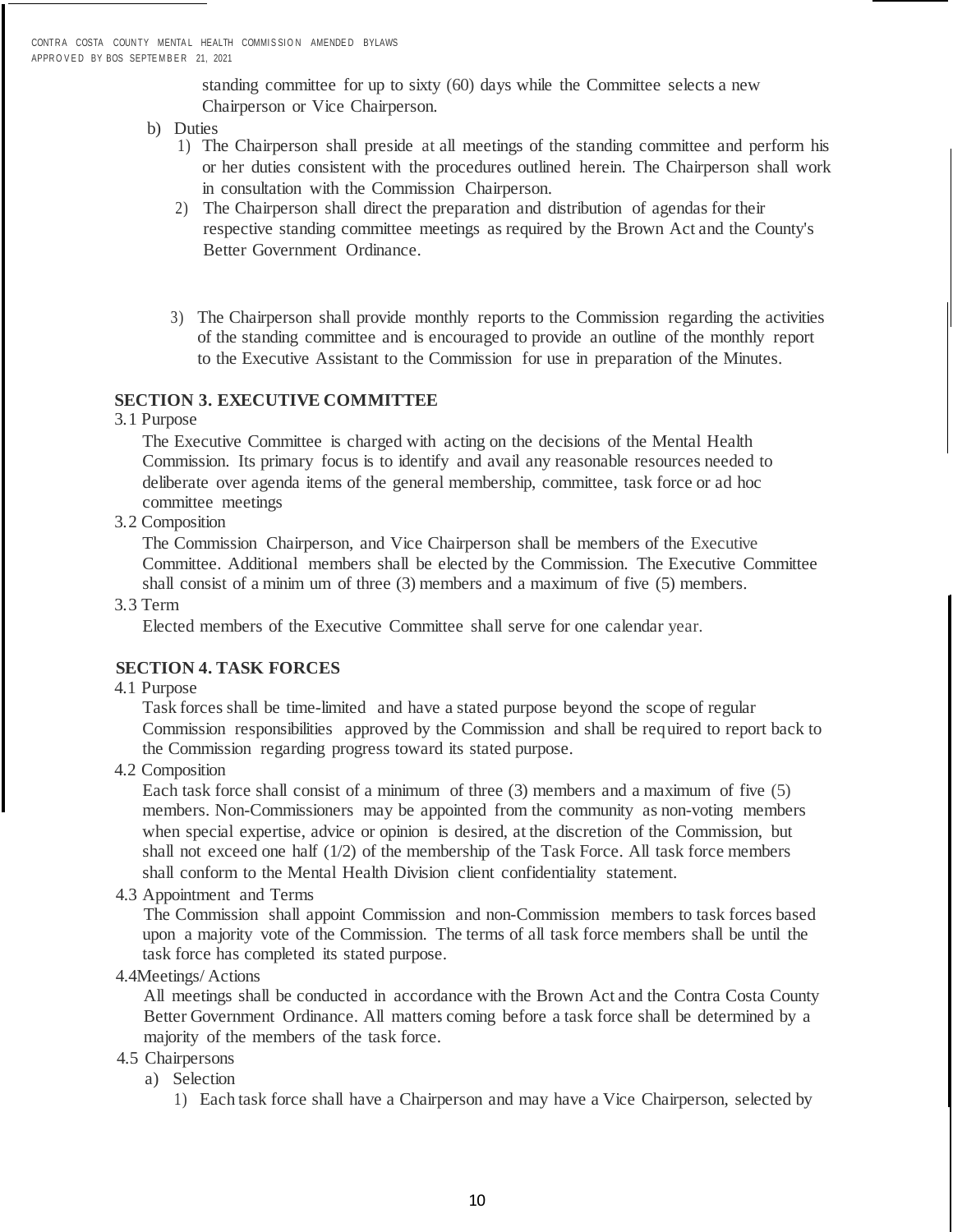the members of the task force. In the event of a vacancy in the position of Chairperson of a task force, the Commission Chairperson may serve as temporary Chairperson of the task force for up to sixty (60) days while the Task Force selects a new Chairperson.

- b) Duties
	- 1) The Chairperson shall preside at all meetings of the task force and perform his or her duties consistent with the procedures outlined herein. The Chairperson shall work in consultation with the Commission Chairperson.
	- 2) The Chairperson shall direct the preparation and distribution of agendas for the task force in the manner required by the Brown Act and the County's Better Government Ordinance.
	- 3) The Chairperson shall provide monthly reports to the sponsoring standing committee or the Commission.
- 4.6 Removal

The Chairperson of the task force may request of the Chair of the Commission replacement of a member who fails to regularly attend the task force meetings.

# **SECTION 5. AD HOC COMMITTEES**

5.1 Purpose

Ad Hoc Committees shall be established by the Commission as needed to address issues within the normal course of Commission responsibilities, including but not limited to applicant interviews and officer nominations. They shall be required to report back to the Commission.

5.2 Composition

An ad hoc committee shall consist of a minimum of three (3) and a maximum of five (5) members of the Commission.

5.3 Appointment

The Commission shall appoint Commission members to an ad hoc committee.

5.4 Meetings/Actions

All matters coming before an ad hoc committee shall be determined by a majority of the members of the ad hoc committee.

- 5.5 Chairpersons
	- a) Selection

Each ad hoc committee shall have a Chairperson,and may have a Vice Chairperson,selected by a majority of the members of the ad hoc committee. In the event of a vacancy in the position of Chairperson of an ad hoc committee, the Commission Chairperson may serve as temporary Chairperson of the ad hoc committee for up to sixty (60) days while the ad hoc committee selects a new Chairperson.

b) Duties

- 1) The Chairperson shall preside at all meetings of the ad hoc committee and perform his or her duties consistent with the procedures outlined herein. The Chairperson shall be in consultation with the Commission Chairperson.
- 2) The Chairperson shall direct the preparation and distribution of agendas for the ad hoc committee in the manner required by the Brown Act and the County's Better Government Ordinance.
- 3) The Chairperson shall provide monthly reports to the Commission.

# 5.6 Removal

The Chairperson of the ad hoc committee may request of the Chair of the Commission replacement of a member who fails to regularly attend the ad hoc committee meetings.